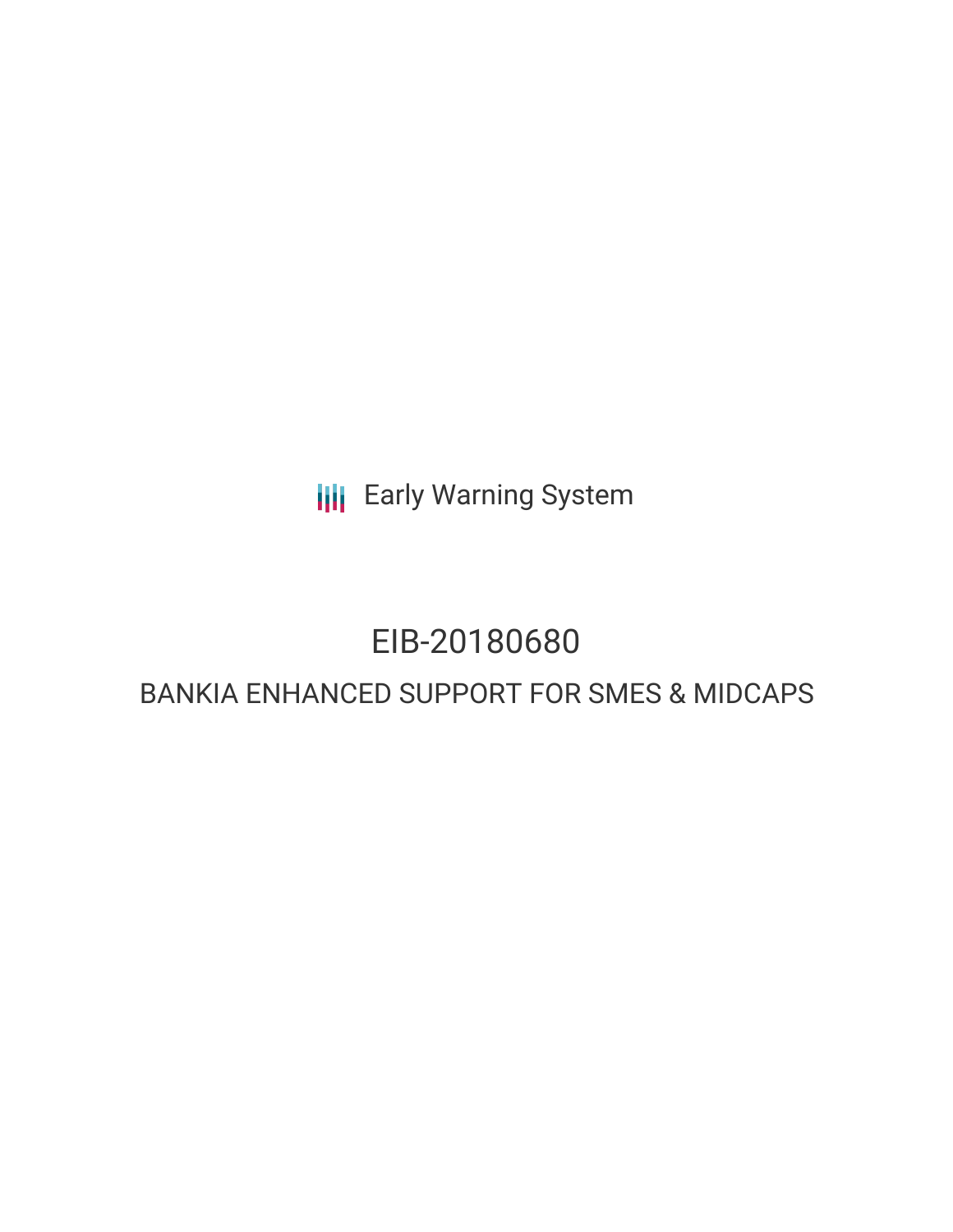

#### **Quick Facts**

| <b>Countries</b>               | Spain                          |
|--------------------------------|--------------------------------|
| <b>Financial Institutions</b>  | European Investment Bank (EIB) |
| <b>Status</b>                  | Proposed                       |
| <b>Bank Risk Rating</b>        | U                              |
| <b>Borrower</b>                | <b>BANKIA SA</b>               |
| <b>Sectors</b>                 | Finance                        |
| <b>Investment Type(s)</b>      | Loan                           |
| <b>Investment Amount (USD)</b> | \$170.11 million               |
| <b>Loan Amount (USD)</b>       | \$170.11 million               |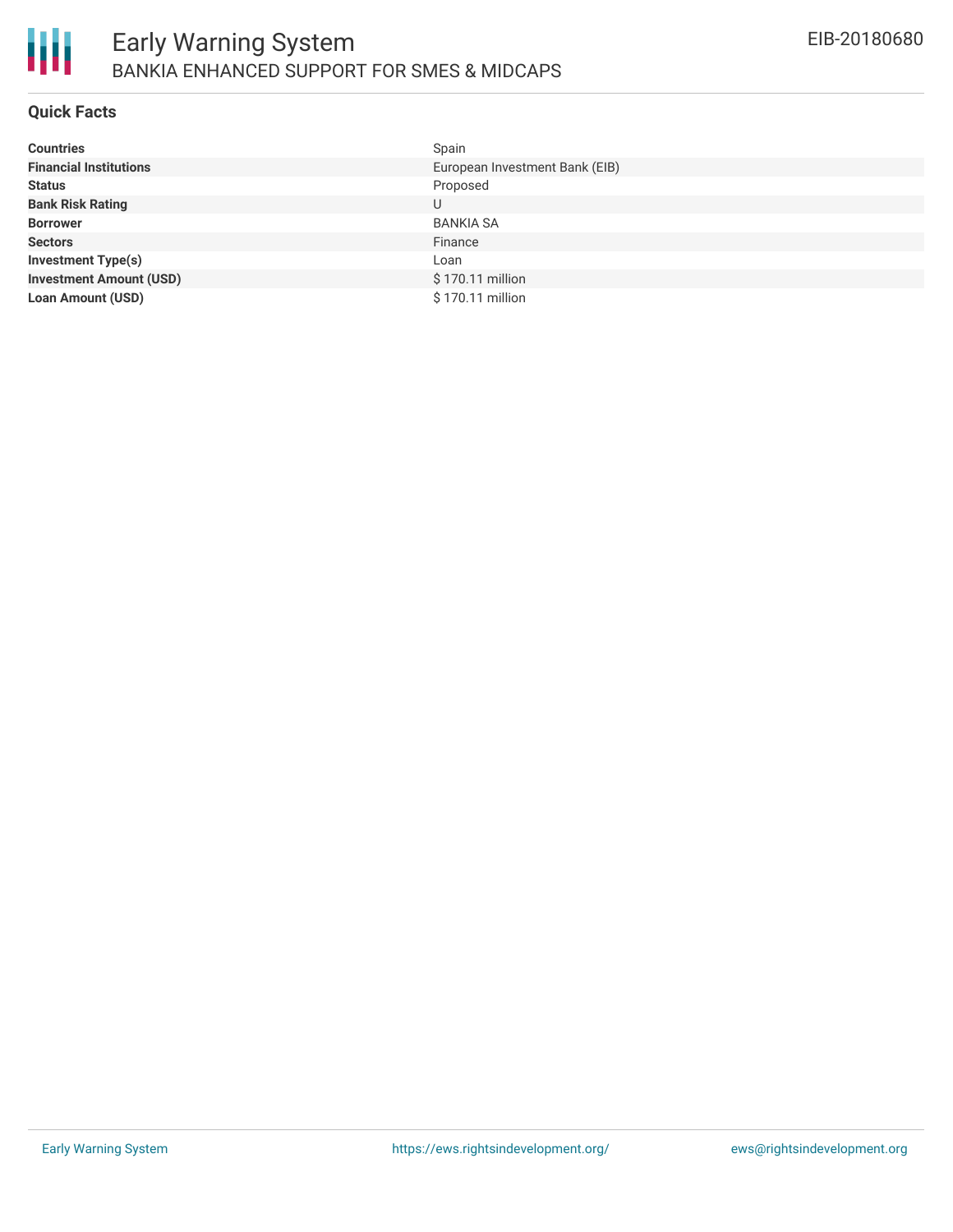

### **Project Description**

According to EIB website, the project consists of the financing of small and medium-sized enterprises (SMEs) and mid-caps in Spain in vulnerable areas and segments. Further additionality is created through a funded risk participation structure. It aims to release resources that will be used to promote small and SME and mid-cap financing, thereby facilitating new lending to projects carried out by small companies, mainly in Spain but also in other EU countries.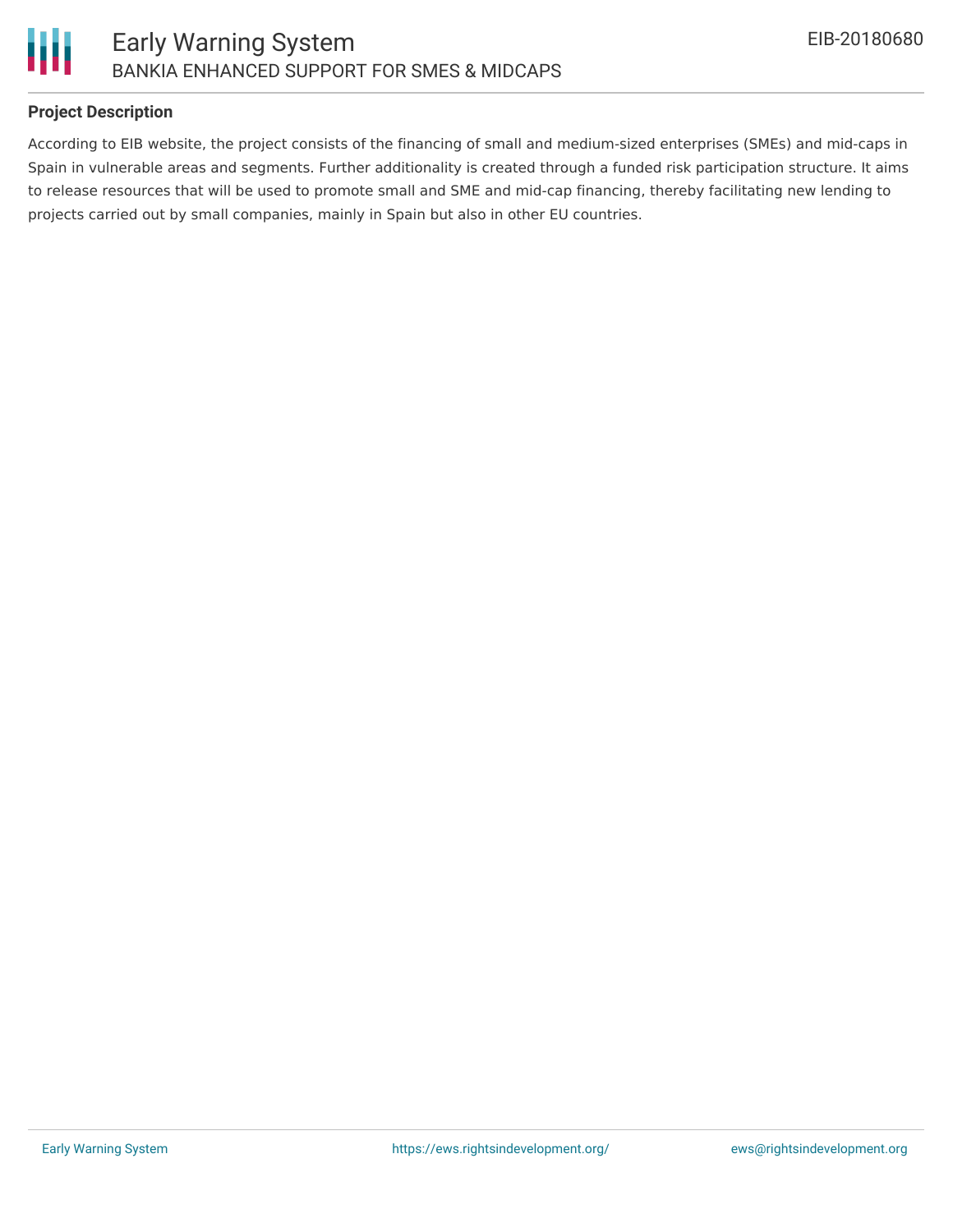#### **Investment Description**

European Investment Bank (EIB)

#### **Financial Intermediary**

Financial Intermediary: A commercial bank or financial institution that receives funds from a development bank. A financial intermediary then lends these funds to their clients (private actors) in the form of loans, bonds, guarantees and equity shares. Financial intermediaries include insurance, pension and equity funds. The direct financial relationship is between the development bank and the financial intermediary.

• [Bankia](file:///actor/139/) S.A. (Financial Intermediary)